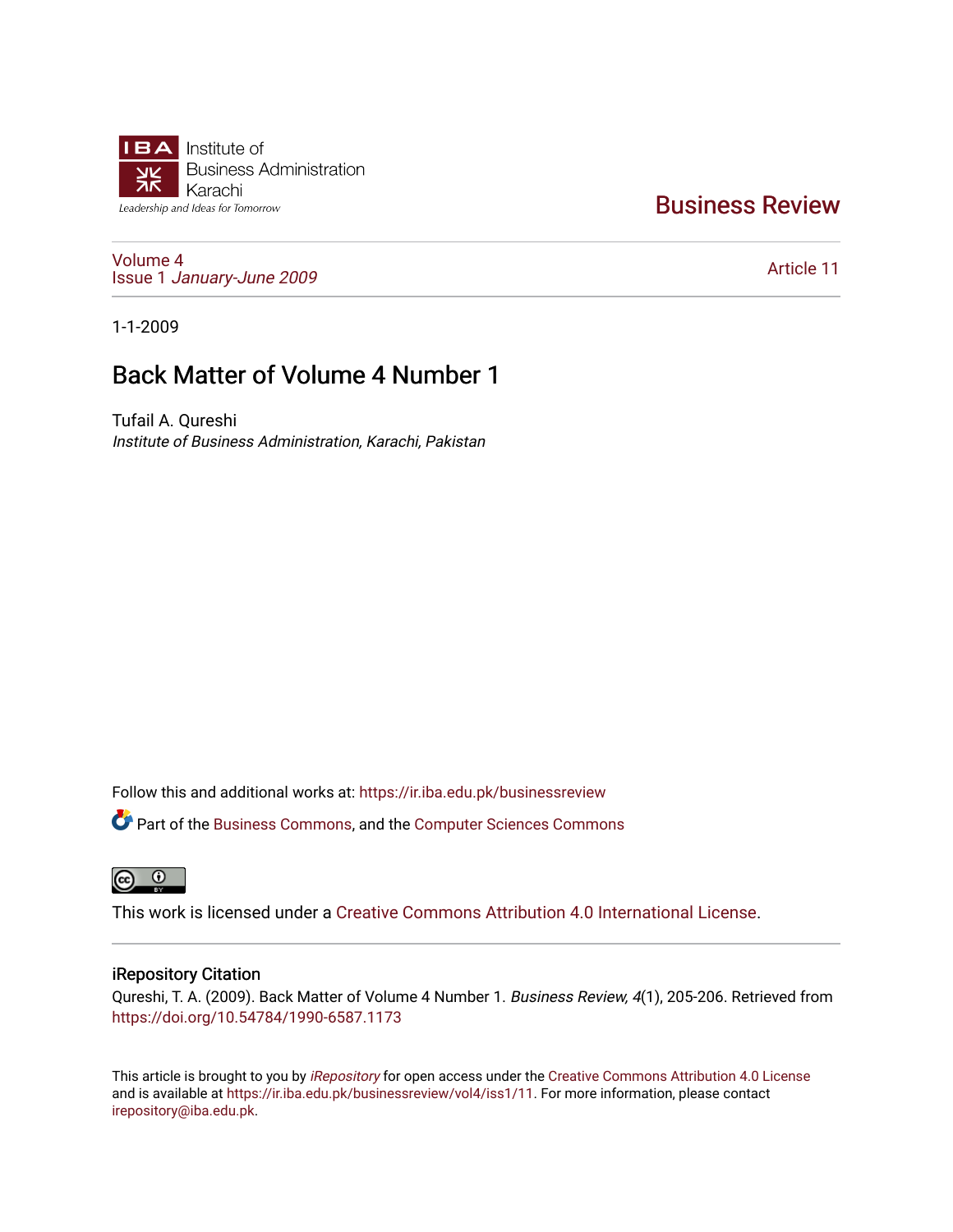Business Review – Volume 4 Number 1 January – June 2009

## **NEWS AND VIEWS**

## **Call for Papers**

The Third International Conference on Information and Communication Technologies (ICICT'09)

> August 15-16, 2009 Karachi, Pakistan http://www.iba.edu.pk/icict2009/index.htm

The IBA, being the premier business School in Pakistan, plans to organize a broad based, multi-topic, fully reviewed conference on Information and Communications Technologies. This activity aims to capture the new wealth of research initiated by scholars inducted by the Higher Education Commission of Pakistan to enhance the interaction of local and overseas scientists and to foster tangible focus on problems related to the socio-economic uplift of the nation. This conference is the only forum of its kind in Pakistan that brings together technical and business related issues pertaining to Information and Communications Technologies.

#### IMPORTANT DATES

- \* Paper submission due: March 2, 2009
- \* Notification of acceptance: May 18, 2009
- \* Camera ready due: June 15, 2009
- \* Registration deadline: June 25, 2009

The major areas of interest at the 3rd International Conference on Information and Communications Technologies are:

- 1. Software Engineering
- 2. Management Information Systems (MIS)
- 3. Database and Data Warehousing
- 4. Data Mining
- 5. Artificial Intelligence
- 6. Decision Support Systems